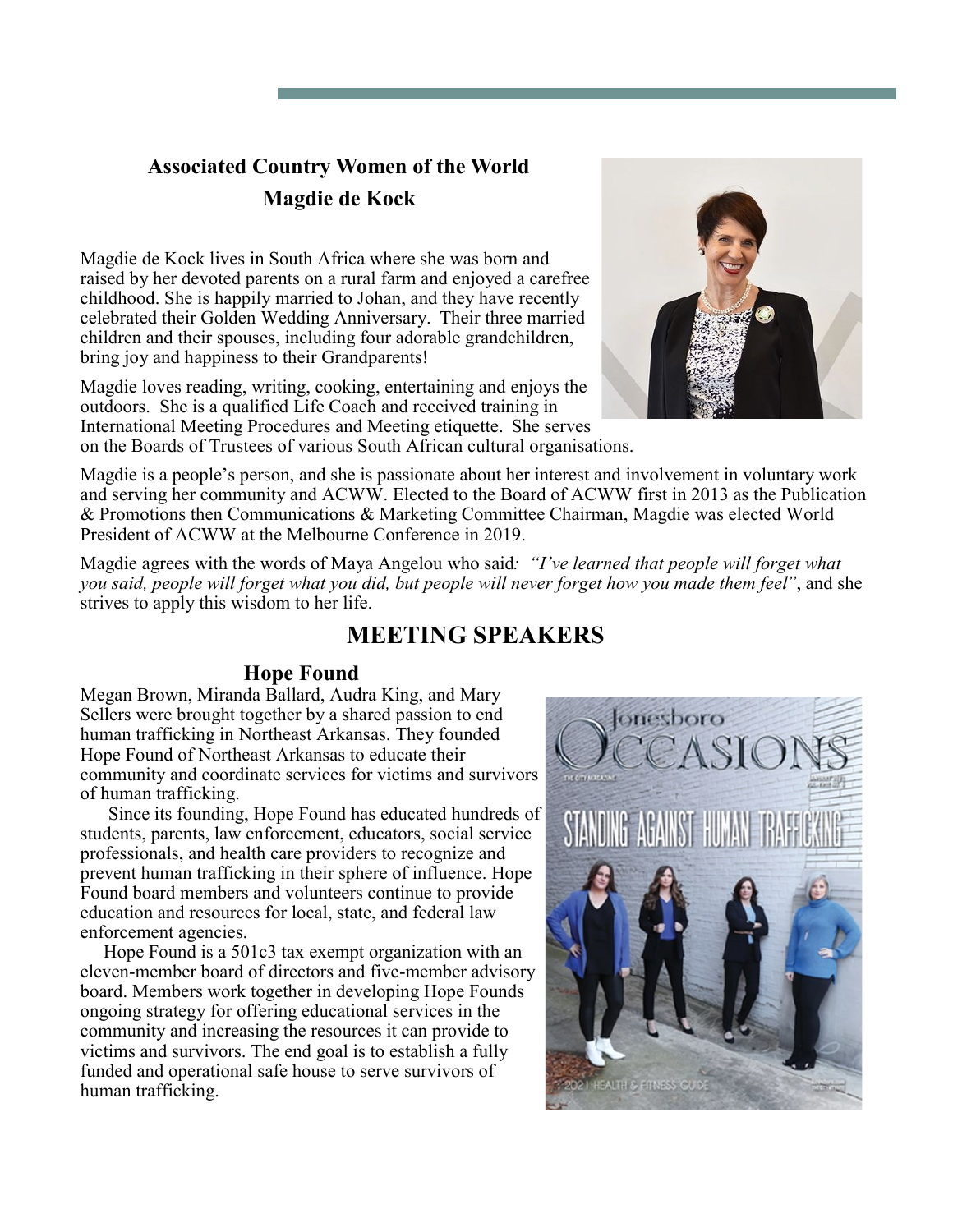# **CONFERENCE SPEAKERS CONT.**



#### **Rusty Rumley**

Rusty Rumley graduated Oklahoma State University with a B.S. in AgriBusiness and earned his juris doctor from the University of Oklahoma. After law school, Rusty earned his LL.M in Agricultural Law at the University of Arkansas. He is licensed to practice law in the states of Oklahoma and Michigan. Rusty has published law review articles discussing the future application of special use valuation for inherited farmland, "right to farm" statutes, and the enforcement of animal cruelty statutes by

private organizations. He has also written on landowner liability, estate planning, leasing, wind leases, carbon leases, and other land use topics in his work at the Center. Further, Rusty presents around the country to producer, consumer, extension, industry and legal groups on an array of topics.

## **Wes Ward**

 Wes Ward is from the small town of Lake City in Northeast Arkansas and is a graduate of Riverside High School. He earned a Bachelor of Science degree in Agricultural Business with an emphasis in Agricultural Finance from Arkansas State University. Wes has also earned a law degree (JD), a Master of Laws degree (LLM) in Agricultural and Food Law, and a Master of Science degree in Agricultural Economics from the University of Arkansas.



Wes was appointed as the  $3<sup>rd</sup>$  Secretary of Agriculture for the State of Arkansas in March 2015 by Governor Asa Hutchinson.

The Arkansas Department of Agriculture includes the Forestry Commission, Livestock and Poultry Commission, Natural Resources Commission, State Plant Board, Board of Registration for Foresters, Board of Registration for Professional Soil Classifiers, and the Veterinary Medical Examining Board.

The Arkansas Department of Agriculture is dedicated to the development and implementation of policies and programs for Arkansas agriculture and forestry to keep its Farmers and Ranchers competitive in national and international markets while ensuring safe food, fiber, and forest products for the citizens of the state and nation.

Wes served as the President of the Southern Association of State Departments of Agriculture from 2020- 2021 and currently serves as the Secretary-Treasurer of the National Association of State Departments of Agriculture. Wes also serves as a board member for the Arkansas Livestock Show Association (State Fair) and the Arkansas 4-H Foundation.

Wes has been serving in the United States Marine Corps for over 21 years and has completed deployments and training exercises in Afghanistan, Jordan, and Japan. He is currently serving in the Marine Corps Reserves.

Wes has also worked as a Field Coordinator for U.S. Congressman Rick Crawford and as an Adjunct Law Professor at the University of Arkansas School of Law.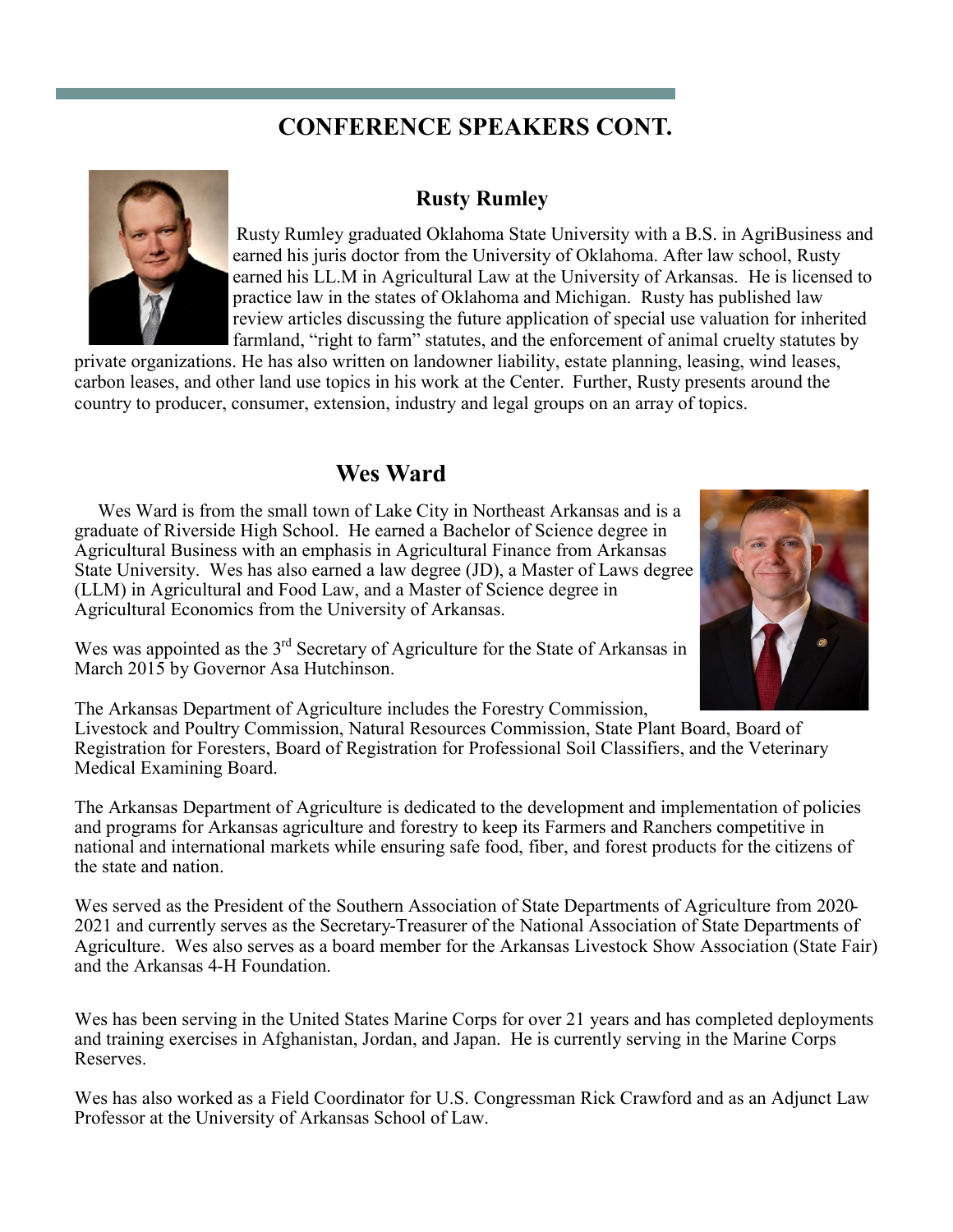# **CREATIVE SKILLS CLASSES**

Monday Sept. 19th

## **Creative Class #1 10 a.m. to Noon Painting with Panache**

Presented by: Jim Tindall

 A passion for painting and a love for the Arkansas landscape Jim is comfortable painting in most any media in a wide range of subject matter. Living by his faith in Jesus Christ, Jim finds peace and joy in the living of this life. He credits his Creator with all that is wonderful and beautiful in the universe and gives Him the glory in all things. Beauty is truly subjective to each person. Jim is struck by the abundance of the natural beauty one can find once they are willing to open their minds eye and look. He feels there is no greater part of the world to find it than right here in the "natural State. "I love this state, its people and its wealth of visual pleasures.





**Creative Class #2 1:30 p.m. to 3:30 p.m. Making wire wrapped necklace** Presented by: Karla Wadley

Karla Wadley is a handcraft artist and jewelry designer from Walnut Ridge, AR. She has been married to her husband, Craig, for 33 years, and is proud to be a homemaker, mother, and grandmother. Karla's creative talents led to her starting a small business, Cat's Claw Crafts, where she sells handmade jewelry online and at crafts shows and vendor markets across northeast Arkansas.

Karla will be teaching a beginners' jewelry-making class where participants will create a lovely wire-wrapped pendant using a natural stone and copper wire while learning basic wire-wrapping techniques.

### **TUESDAY NIGHT.S ENTERTAINMENT**

### **OZARK GRANNY CHICKS**

Pam Setser, Lillyanne McCool, Kay Thomas and Crystal McCool. These ladies showcase several different instruments including fiddle, mountain dulcimer, autoharp, banjo, guitar and spoons, and some great three-part harmonies. You will hear a variety of music including folk, bluegrass , gospel and maybe even a surprise or two!